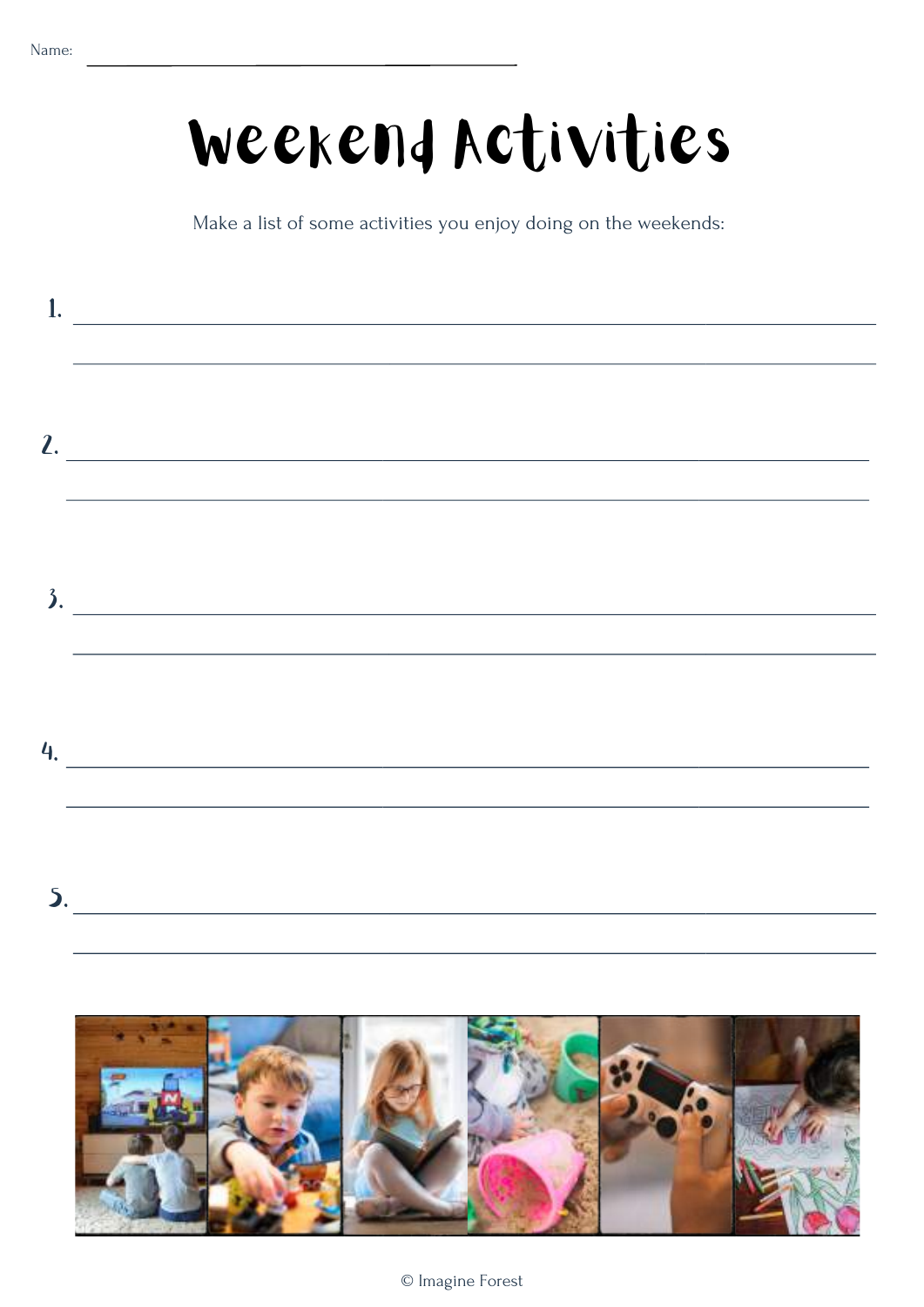**SALE** 

### Favourite Animals

Write down five fun facts about your favourite animal:

|    | $\frac{2}{\sqrt{2\cdot\frac{1}{2}}\cdot\frac{1}{2}}$<br>,我们也不会有什么。""我们的人,我们也不会有什么?""我们的人,我们也不会有什么?""我们的人,我们也不会有什么?""我们的人,我们也不会有什么?""我们的人 |
|----|------------------------------------------------------------------------------------------------------------------------------------------|
|    | $\lambda$ .                                                                                                                              |
| 4. | <u> 1980 - Johann John Stone, markin film yn y brenin y brenin y brenin y brenin y brenin y brenin y brenin y br</u>                     |
|    | $\mathbf{5.}$                                                                                                                            |
|    |                                                                                                                                          |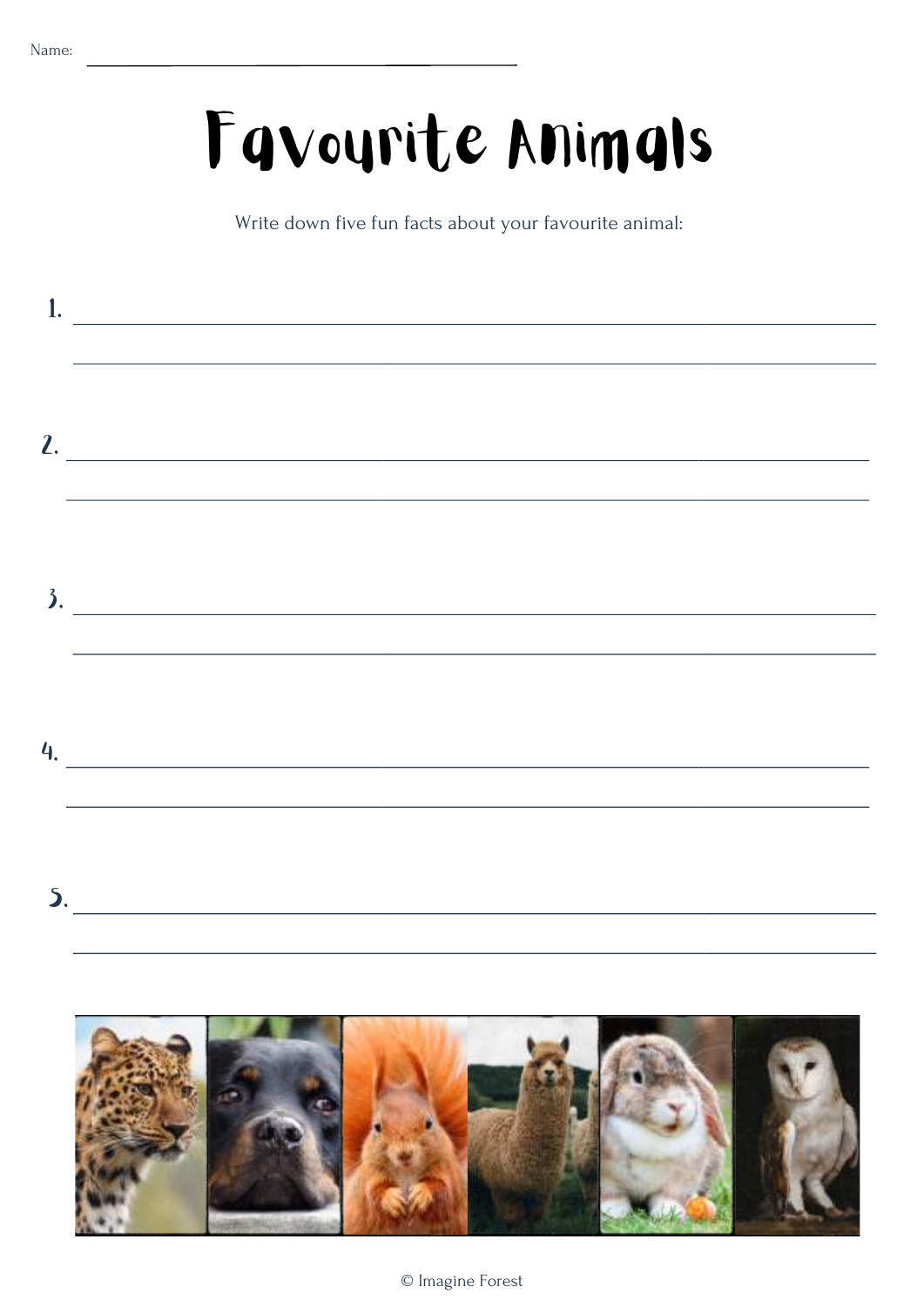## Sunny vs. Rainy

Which weather do you prefer, sunny weather or rainy weather?

My favourite weather is

I love this weather because



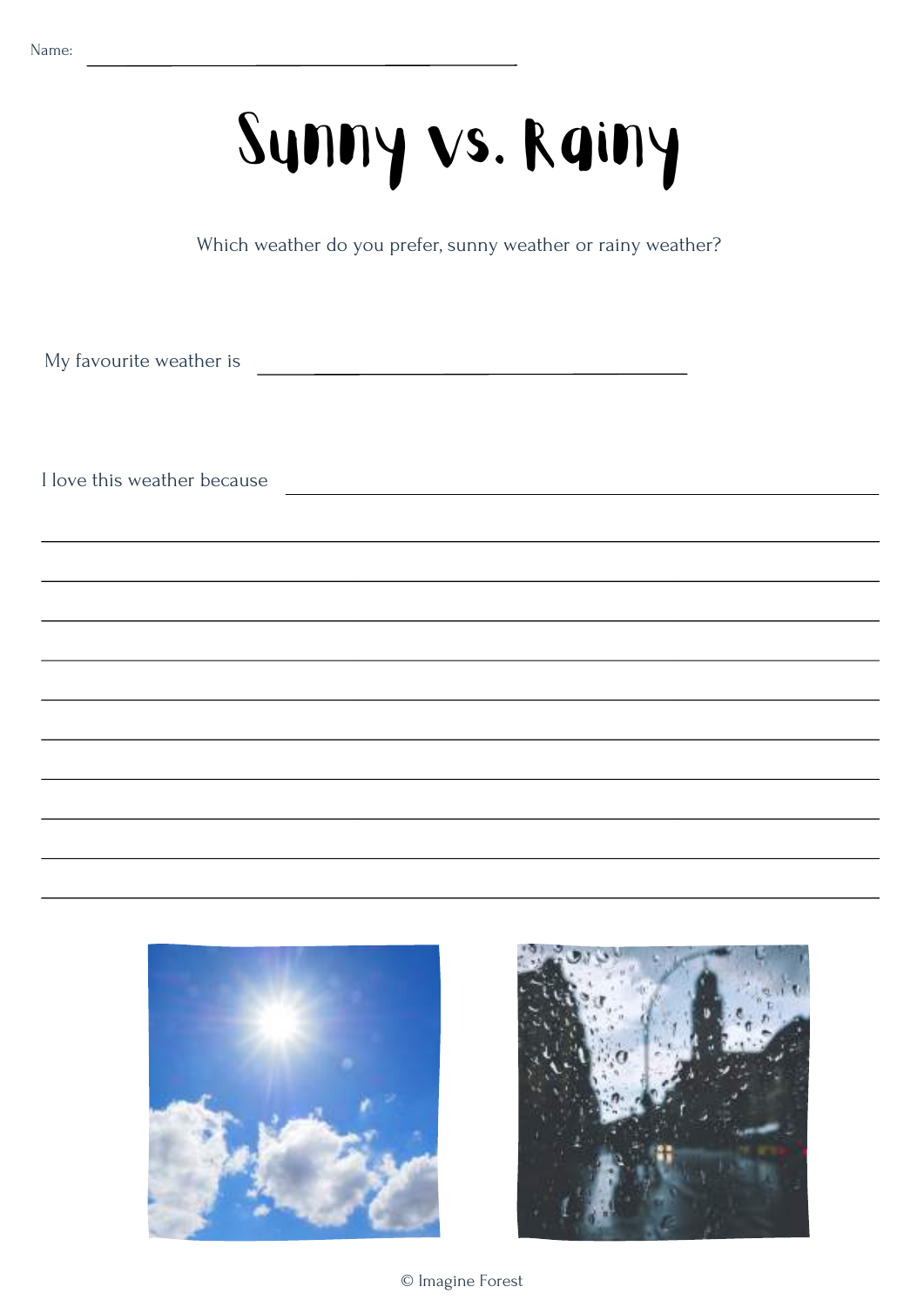## My House

Draw a picture of your house in the space below:

From the outside my house <u>experience and the outside my house</u>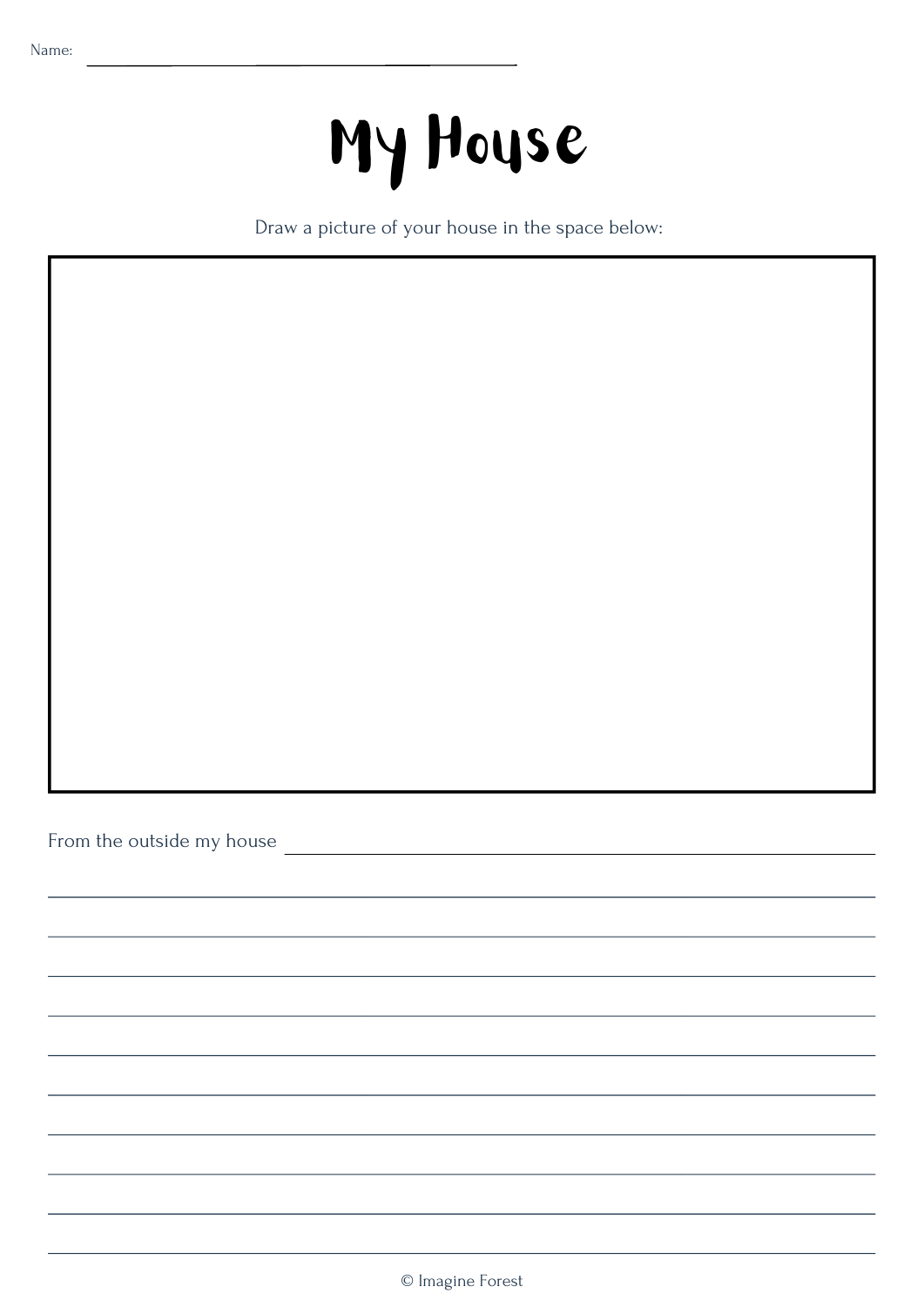| Inside my house there                                                                                                                                                                                                                |  |
|--------------------------------------------------------------------------------------------------------------------------------------------------------------------------------------------------------------------------------------|--|
|                                                                                                                                                                                                                                      |  |
|                                                                                                                                                                                                                                      |  |
|                                                                                                                                                                                                                                      |  |
|                                                                                                                                                                                                                                      |  |
|                                                                                                                                                                                                                                      |  |
|                                                                                                                                                                                                                                      |  |
| ,我们也不会有什么。""我们的人,我们也不会有什么?""我们的人,我们也不会有什么?""我们的人,我们也不会有什么?""我们的人,我们也不会有什么?""我们的人                                                                                                                                                     |  |
|                                                                                                                                                                                                                                      |  |
| <u> 1989 - Andrea Santa Alemania, amerikana amerikana amerikana amerikana amerikana amerikana amerikana amerikan</u>                                                                                                                 |  |
|                                                                                                                                                                                                                                      |  |
|                                                                                                                                                                                                                                      |  |
|                                                                                                                                                                                                                                      |  |
| My favourite room in the house is <u>example and the set of the set of the set of the set of the set of the set of the set of the set of the set of the set of the set of the set of the set of the set of the set of the set of</u> |  |
|                                                                                                                                                                                                                                      |  |
|                                                                                                                                                                                                                                      |  |
|                                                                                                                                                                                                                                      |  |
|                                                                                                                                                                                                                                      |  |
|                                                                                                                                                                                                                                      |  |
|                                                                                                                                                                                                                                      |  |
|                                                                                                                                                                                                                                      |  |
|                                                                                                                                                                                                                                      |  |
|                                                                                                                                                                                                                                      |  |
|                                                                                                                                                                                                                                      |  |
|                                                                                                                                                                                                                                      |  |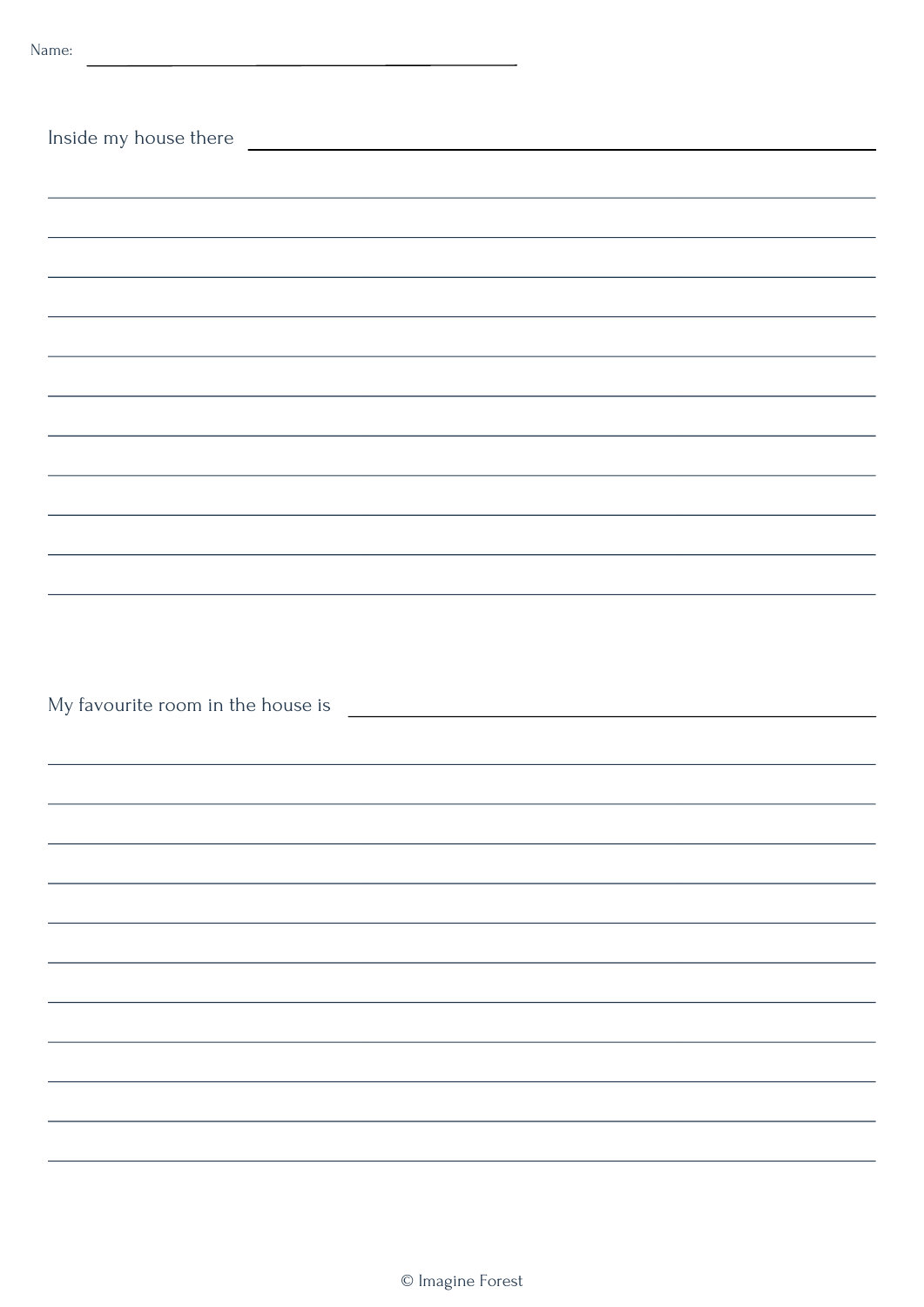# Thank you Letter

Write a thank you letter to someone you care about. his could be a parent, a friend, a teacher or a sibling. What is the nicest thing they have done? How have they helped you?

| Dear<br><u> 1989 - Johann Harry Barn, mars ar breist fan de Amerikaansk kommunent fan de Amerikaanske kommunent fan de A</u> |                                                                                                                      |  |
|------------------------------------------------------------------------------------------------------------------------------|----------------------------------------------------------------------------------------------------------------------|--|
|                                                                                                                              |                                                                                                                      |  |
| I want to thank you for                                                                                                      | <u> Alexandria de la contrada de la contrada de la contrada de la contrada de la contrada de la contrada de la c</u> |  |
|                                                                                                                              |                                                                                                                      |  |
|                                                                                                                              |                                                                                                                      |  |
|                                                                                                                              |                                                                                                                      |  |
|                                                                                                                              |                                                                                                                      |  |
|                                                                                                                              |                                                                                                                      |  |
|                                                                                                                              |                                                                                                                      |  |
|                                                                                                                              |                                                                                                                      |  |
|                                                                                                                              |                                                                                                                      |  |
|                                                                                                                              |                                                                                                                      |  |
|                                                                                                                              |                                                                                                                      |  |
|                                                                                                                              |                                                                                                                      |  |
| From                                                                                                                         |                                                                                                                      |  |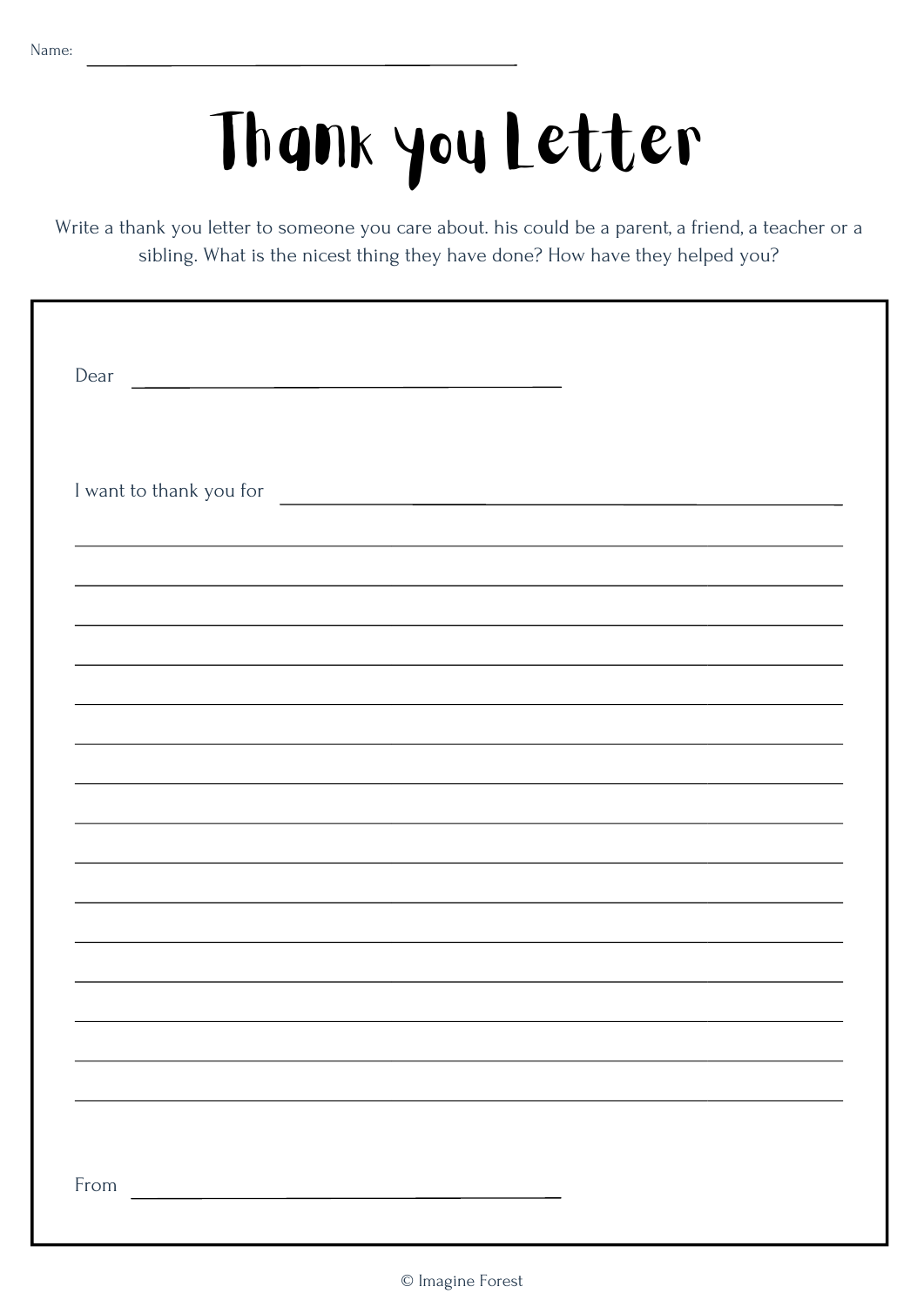### All Grown Up

Complete the following sentence in three different ways.

| When I grow up, I will be                                                                                              |  |
|------------------------------------------------------------------------------------------------------------------------|--|
|                                                                                                                        |  |
| ,我们也不会有什么。""我们的人,我们也不会有什么?""我们的人,我们也不会有什么?""我们的人,我们也不会有什么?""我们的人,我们也不会有什么?""我们的人                                       |  |
|                                                                                                                        |  |
|                                                                                                                        |  |
|                                                                                                                        |  |
| When I grow up, I will be                                                                                              |  |
| <u> 1989 - Andrea Santana, amerikana amerikana amerikana amerikana amerikana amerikana amerikana amerikana amerika</u> |  |
|                                                                                                                        |  |
|                                                                                                                        |  |
|                                                                                                                        |  |
|                                                                                                                        |  |
| When I grow up, I will be                                                                                              |  |
|                                                                                                                        |  |
|                                                                                                                        |  |
|                                                                                                                        |  |
|                                                                                                                        |  |
|                                                                                                                        |  |





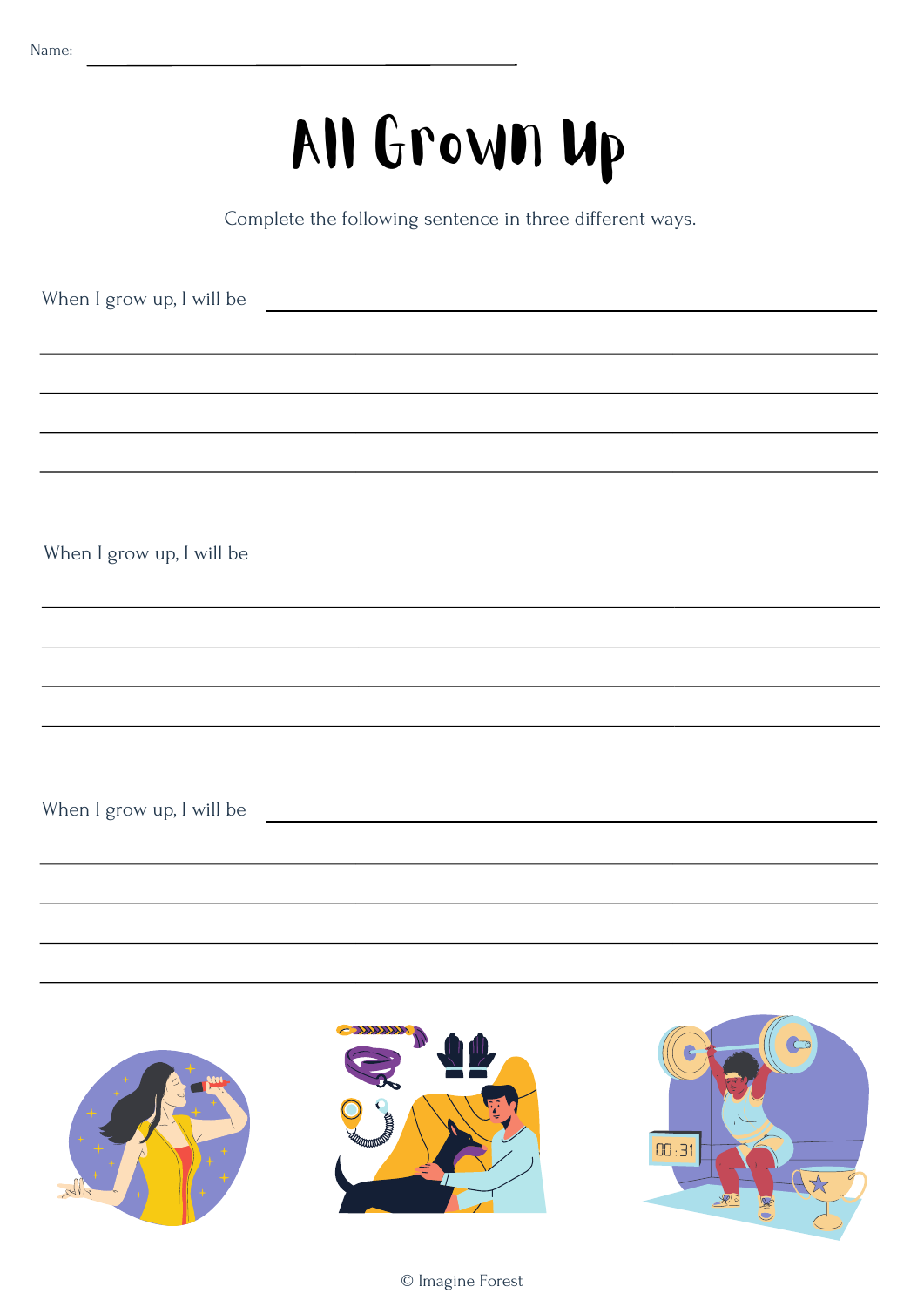### Dragon Creator

Draw a picture of your dragon below:

My dragon's name is **contained a set of the contained and set of the contained and set of the contained and set of the contained and set of the contained and set of the contained and set of the contained and set of the con** 

My dragon's special power are

My dragon's weaknesses are **with all and the contract of the contract of the contract of the contract of the contract of the contract of the contract of the contract of the contract of the contract of the contract of the c** 

My dragon loves to eat <u>example and the set of the set of the set of the set of the set of the set of the set of the set of the set of the set of the set of the set of the set of the set of the set of the set of the set of</u>